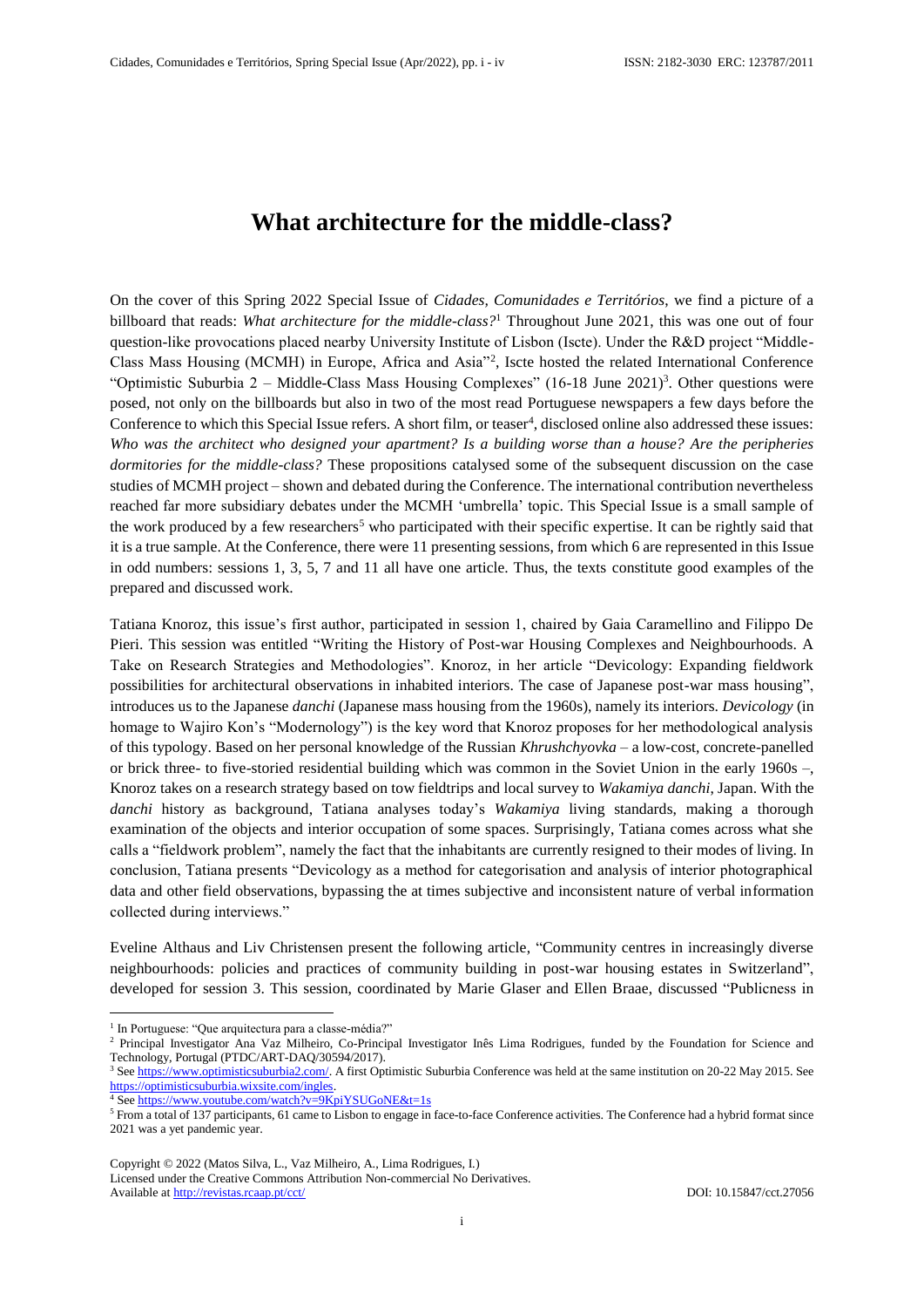middle-class large housing complexes as a new way to examine the premises of cultural encounters and social integration". In their text, Althaus and Christensen address the issue of buildings' occupancy change over time and the challenges this phenomenon entails. The specific research presented here is based on a larger investigation which focuses on two housing estates in Switzerland that evoke the country's post-war constructions boom: the *Telli*, in Aarau, and the *Tscharnergut*, in Bern. These two examples were meticulously studied based on "document analysis of policy relevant papers, field observations, mapping and in-depth interviews with various local stakeholders". The text is firstly framed by a historical contextualization which refers to the estates' original plans (going back to half a century before) and their present ill reputation. Then, within several points, it presents a set of "policies and practices of community building and the role of community centres" comparing it to the case studies. The conclusion offers an overall synthesis of the authors' view on community building, with assertions like: "Today, city authorities and property owners in *Telli* and *Tscharnergut* recognise that the long-term commitment of the community centres creates considerable added value to the neighbourhoods and the properties."

Nicole De Togni is this Special Issue's next author, with her article "The tool of planning agreements: Milan at the core of an underexplored reading of the post-war Italian cities between the public and private sectors". This text was the basis of her presentation in session 5, chaired by Filipa Fiúza, named "Middle-Class Mass Housing: public/private joint-ventures". De Togni presents a text about the Italian so-called planning agreements: "longstanding arrangements between the public administration and public or private actors, aiming at organizing and disciplining expertise and goods for planning purposes" that were originally officious but legally validated in 1967. These agreements, which emerged from the post-war period, are analysed as "underexplored tools of Italian planning", offering a "privileged lens to observe tools and practices, professional and administrative networks, demands for social emancipation and renewal of planning processes, at the centre of a complex system of actors, habits, disciplinary and critical positions". The city of Milan – the "fastest growing real estate market in Italy" – is particularly observed, framing the presented case of *Piazza della Repubblica* tower, an upper-middle-class mixed residential and office building constructed in the city centre by Giovanny Muzio. Here, the planning agreement is applied and, though criticized (namely by Gian Antonio Bernasconi in *Casabella*, in 1969), comes to life, proposing "a new reading of planning agreements as a source for architectural and planning research".

Audrey Courbebaisse and Gérald Ledent also examine a planning tool for a reference European city. In their article "From an imagined community to genuine communities: Birth and development of Etrimo Apartment Buildings in Brussels, 1950–2020", presented in Laurence Heindryckx and Tom Broes' session 7 – "The Imagined Community of Middle-Class Mass Housing" – the authors delve into the role of the real estate developer Etrimo (*Société d'études et de réalisations immobilières*), in building an idealised community of inhabitants – in this case by Jean-Florian Collin, the company's founder, who stands out among his peers. They begin by explaining the origins of this venture, the programme (originally designated for middle-class returnees from the Congo), the associated numbers (14 000 dwellings), and other contextualising factors, and then define three case studies. The body of the text is based on "qualitative research, conducted at the crossroads where architecture meets the social sciences". Based on an analysis of archival material, notably commercial brochures, but also interviews and onsite observations, Courbebaisse and Ledent embark on a comparative study of Collin's "idealistic notion of the nuclear family" (as a "sum of individuals") and today's "genuine communities", acknowledging the recognition of an "Etrimo identity", which includes, as characteristics, peaceful outdoor spaces and lively common (indoor) rooms. Thus the "capacity of Etrimo (...) to build and support a community of inhabitants" is inferred.

Carlos Machado e Moura is the following author, who presented his work at session 9, chaired by Maria Rita Pais, with the title "Inhabiting Suburbia: art (registers) of living". In this issue of *Cidades*, his article "What makes mass housing representations so different, so appealing? The French grands ensembles in comic-strip form" proposes to address architecture not as a scenario, but as a narrative object, subject to "imageries and representations". His text explains how in France, the "country of *bande dessinée* and the crisis of the *banlieues*", the practice of comics developed most vigorously, especially during a period in which the *grands ensembles*, which were in good condition in the first place, began to suffer a pronounced decadence. From the 1973 oil crisis on, those that stood designated to the middle-class dealt with the effort to mix diverse ethnicities (*mixité*) and were occupied by social housing (which gave rise to the *banlieues*). In an enlightening text, the author affirms that "finally, in the 1980s, these neighbourhoods faced a deep crisis, becoming subject to social segregation" and that, from the 1970s until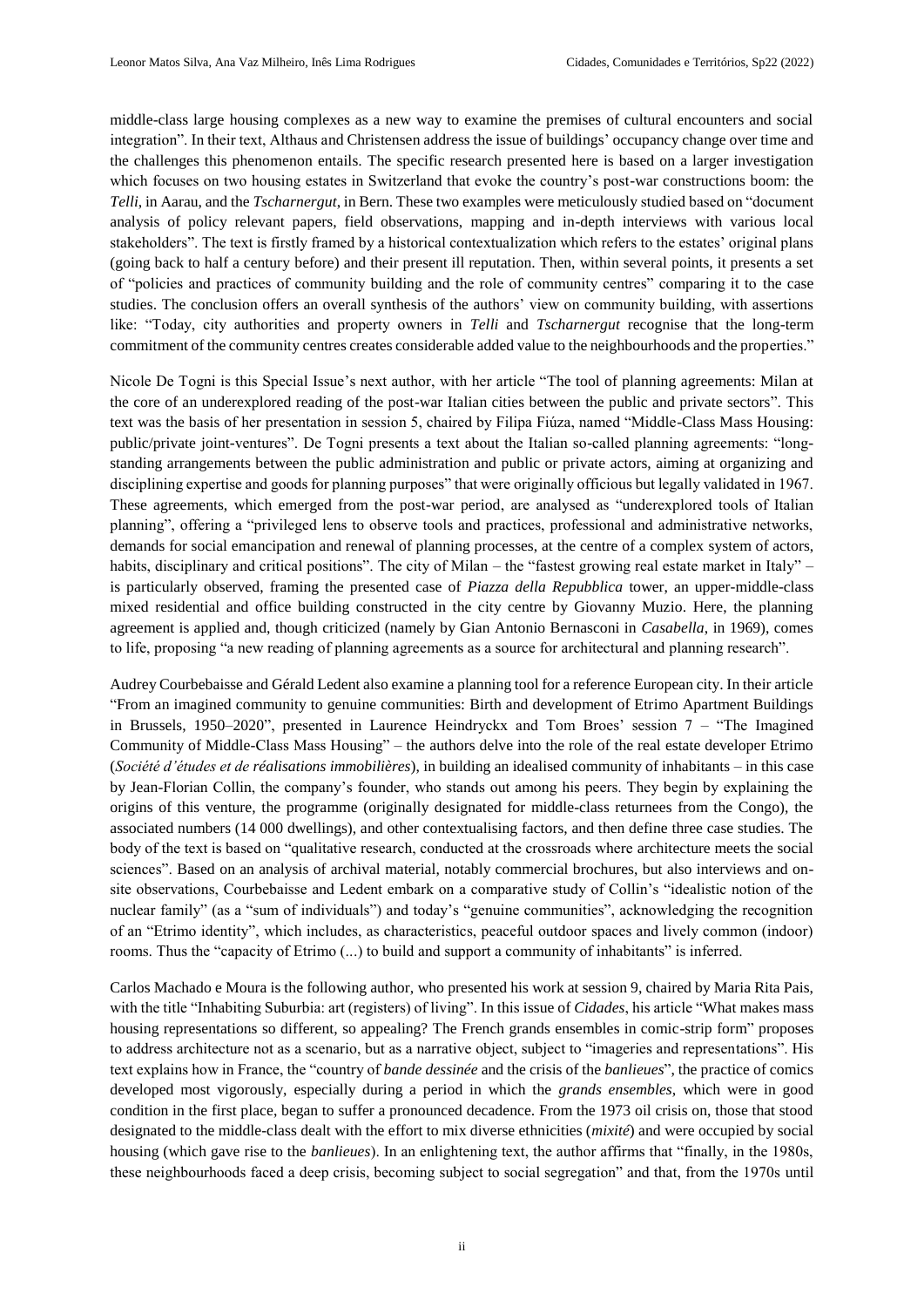today, comics have mirrored this growing transformation. Thus, although its title is borrowed from the English pop artist Richard Hamilton's 1956 work "Just what is it that makes today's home's so different, so appealing?", the real 'appeal' here are the impressive images that the text presents, particularly those of the "humour and mockery", the "overcharge", the "dramatic scenes loaded with brutality and gore". As "portrait(s) of social reality", comics depict the "life in (…) problematic suburb(s)". Having said this, we believe there is some optimism in Machado e Moura's words when, citing Darryl Chen, he says "dystopic worlds always proved to be more productive than any utopian urban systems".

Diego Inglez de Souza offers us "The history of the Cité Balzac and the vicious circle of social housing", an investigation the author presented in Alessandra Como and Luisa Smeragliuolo Perrotta's session 11, named "Demolition vs Renovation: an open question with regard to Middle-Class Mass Housing in the contemporary city". Souza begins by introducing us to *Cité Balzac*, "a housing complex built in the 1960s in Vitry-sur-Seine, an emblematic 'red suburb' in the south of Paris", posing the hypothesis that this particular *grand ensemble* describes "a perfect cycle, showing the limits and contradictions of social housing as a modern utopia, its crisis and contemporary conditions". Therefore, this text accesses both a historical survey (that contemplates the modernist doctrine), and a research question that relates to the current housing status. Originally designed for the middleclass, "after some years of pacific coexistence  $(...)$ , the white and French  $(...)$  started to leave the complex", which was possible because of the "accumulated savings" during the *Trente Glorieuses*. Discrimination and bias occupied the blocks, creating the so-called "vicious circle of social housing".

Alberto Reaes Pinto's essay on prefabrication comes in the sequence of the six papers selected from the odd sessions of the "Optimistic Suburbia 2" Conference. "Total heavy prefabrication: Santo António dos Cavaleiros (SAC) and Quinta do Morgado (QM). Overview of the building process, exterior panel pathologies and a study for their rehabilitation" addresses the most original construction problem posed in Portugal in the 1960s. Reaes Pinto, invited to the Conference by João Cardim, and also a special guest of this Spring Issue, presents in this text a brief explanation of the technical aspects and a retrospective balance of the positive and negative aspects of the application of the different prefabrication possibilities through shared images and data on two cases that he personally supervised in the metropolitan area of Lisbon, Portugal (both built by the company ICESA). The relationship between the post-war Central European period and the same period in the Portuguese context (namely the 1960s) in terms of housing demands should be noted; the neutral countries also 'rebuilt' their economy, with widespread technological development. The author even considers that the period up to the 1973 oil crisis was a "period of quantity", i.e. of massification, contrasting with a "period of quality", from 1974 onwards, when "with a reduction of the building shortage, the building site became smaller, with fewer dwellings and greater complexity in terms of the organisation of space".

This construction duality pre- and post-1973 crisis is intriguing. While, for prefabrication, the 1980s meant the opening to a greater qualification, for the larger-scale projects carried out *in situ*, this period implied a greater decline. This contradiction becomes visible if we confront all articles of this Special Issue. On the other hand, there is no doubt that all of them – whose case studies originate in Japan, Switzerland, Italy, Belgium, France or Portugal – share references of great significance. First, the theme of post-war housing; but also the idea of the inhabitant and part of a social class. In our memory, the question remains: *What architecture for the middle-class?* to which we may add: *Who is the inhabitant of a certain dwelling? What does he aspire to?* Several articles have tried to understand what communities are like today – both from a disciplinary point of view (by analysing studies) and from an empirical point of view (through comics, e.g.). Indeed, *media* are fundamental for fostering the debate. The day we write this, the *Washington Post* informs that "Once an affluent suburb, Moshchun is now an emblem of Ukrainian resistance"<sup>6</sup>. We want to sustain a spirit of optimism, of resistance. So let us remind ourselves of the title of this Conference – "Optimistic Suburbia" – and keep in mind that all optimism requires a certain amount of effort. However diverse the contexts, the case studies, the methodological approaches, the points of view, this Special Issue is one story – the story of a war reconstruction. Let us remember that this is not a time for celebration.

 $\overline{\phantom{a}}$ 

<sup>&</sup>lt;sup>6</sup> Article by [Sudarsan Raghavan,](https://www.washingtonpost.com/people/sudarsan-raghavan/) [Jon Gerberg](https://www.washingtonpost.com/people/jon-gerberg/) and Heidi Levine. See [https://www.washingtonpost.com/world/2022/03/30/ukraine-frontline](https://www.washingtonpost.com/world/2022/03/30/ukraine-frontline-town-military-routs-russians/)[town-military-routs-russians/](https://www.washingtonpost.com/world/2022/03/30/ukraine-frontline-town-military-routs-russians/)